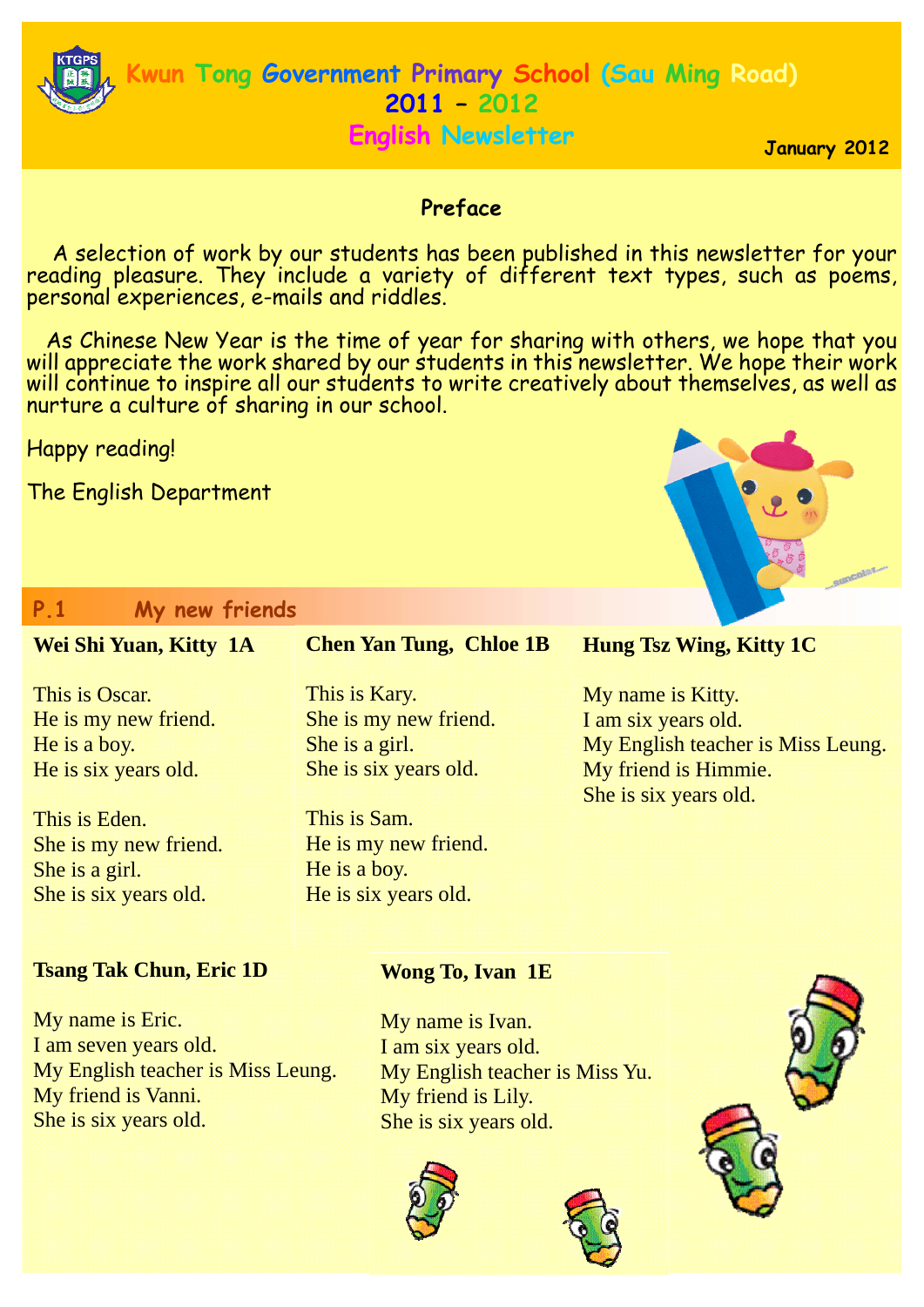| <b>Sze Sunnie 2B</b><br>Cheng Lok Yi, Emily 2A<br>Yu Hang Kuen, Amy 2C<br>Ranee and I want to visit Hong Kong<br>Kitty and I want to visit Ocean<br>Kitty and I want to visit Kowloon<br>Disneyland. I live in Causeway Bay.<br>Park. I live in Sau Mau Ping. I<br>Park. I live in Kwun Tong. I can go to<br>I can go to Hong Kong Disneyland<br>can go to Ocean Park by bus.<br>Kowloon Park by bus.<br>by train.<br>Kitty lives in Sau Mau Ping. She<br>Kitty lives in Shatin. She can go to<br>can go to Ocean Park by bus too.<br>Kowloon Park by train. We are going<br>Ranee lives in Yuen Long. She can<br>go to Hong Kong Disneyland by bus.<br>We are going to have a happy<br>to have a happy day.<br>We are going to have an exciting day.<br>day.<br><b>Sze Wing Yu, Nikki 2D</b><br>So Ka Fuk, Jack 2E<br>Emma and I want to visit Ocean Park.<br>Richy and I want to visit Ocean Park. I live in Sau Mau Ping. I can go to<br>I live in Sau Mau Ping. I can go to<br>Ocean Park by bus.<br>Ocean Park by bus.<br>Richy lives in Yau Tong. He can go to Ocean Park by train. We can see<br>Emma lives on Lamma Island. She<br>can go to Ocean Park by ferry. We are<br>butterflies. We can ride on the roller-coaster. We are going to have<br>going to have a great day.<br>a terrific day.<br>P.3<br>Let's go shopping<br>Fung Wai Ho, Willy 3B<br>Szeto Ching Ling, Candy 3A<br>Chan Hung Yu, Julie 3C<br>Dear Pansy,<br>Dear Eunice,<br>Dear Oscar,<br>Are you free on Sunday? Let's go<br>Are you free this Sunday?<br>Are you free this Sunday?<br>shopping together at APM.<br>Let's go shopping together at<br>Let's go shopping together at<br>Mega Box.<br>Mega Box.<br>We can buy a magazine in a<br>bookshop. We can buy a dress in<br>We can buy a teddy bear in a<br>We can buy some key rings in a<br>a clothes shop. We can buy a pair<br>toy shop. We can buy an<br>gift shop. We can buy a<br>of shoes in a shoe shop. We can<br>ice cream in an ice cream shop.<br>T-shirt in a clothes shop. We<br>We can buy some books in a<br>buy a toy car in a toy shop.<br>can buy some chocolate cakes<br>bookshop. We can buy boots in<br>in a cake shop. We can watch a<br>Will you come and join me?<br>a shoe shop.<br>film in a cinema.<br>Your friend,<br>Will you come and join me?<br>Will you come and join me?<br>Candy<br>Cheers,<br>Love,<br>Julie<br>Willy<br>Ho Man Ying, Mandy 3D<br>Chua Kwan Yi, Kitty 3E<br>Dear Joyce,<br>Dear Wing,<br>Are you free on Sunday? Let's go shopping<br>Are you free on Sunday? Let's go shopping<br>together at APM.<br>together at APM.<br>We can buy a gift in a gift shop. We can buy<br>We can buy books in a bookshop. We can buy an<br>ice cream in an ice cream shop. We can buy a gift<br>sweets in a sweet shop. We can buy a doll in a toy<br>shop. We can buy a book in a bookshop.<br>in a gift shop. We can buy sweets in a sweet<br>shop.<br>Will you come and join me?<br>Will you come and join me?<br>From,<br>Cheers,<br>Mandy<br>Kitty | P.2<br>A one-day trip |  |  |  |
|------------------------------------------------------------------------------------------------------------------------------------------------------------------------------------------------------------------------------------------------------------------------------------------------------------------------------------------------------------------------------------------------------------------------------------------------------------------------------------------------------------------------------------------------------------------------------------------------------------------------------------------------------------------------------------------------------------------------------------------------------------------------------------------------------------------------------------------------------------------------------------------------------------------------------------------------------------------------------------------------------------------------------------------------------------------------------------------------------------------------------------------------------------------------------------------------------------------------------------------------------------------------------------------------------------------------------------------------------------------------------------------------------------------------------------------------------------------------------------------------------------------------------------------------------------------------------------------------------------------------------------------------------------------------------------------------------------------------------------------------------------------------------------------------------------------------------------------------------------------------------------------------------------------------------------------------------------------------------------------------------------------------------------------------------------------------------------------------------------------------------------------------------------------------------------------------------------------------------------------------------------------------------------------------------------------------------------------------------------------------------------------------------------------------------------------------------------------------------------------------------------------------------------------------------------------------------------------------------------------------------------------------------------------------------------------------------------------------------------------------------------------------------------------------------------------------------------------------------------------------------------------------------------------------------------------------------------------------------------------------------------------------------------|-----------------------|--|--|--|
|                                                                                                                                                                                                                                                                                                                                                                                                                                                                                                                                                                                                                                                                                                                                                                                                                                                                                                                                                                                                                                                                                                                                                                                                                                                                                                                                                                                                                                                                                                                                                                                                                                                                                                                                                                                                                                                                                                                                                                                                                                                                                                                                                                                                                                                                                                                                                                                                                                                                                                                                                                                                                                                                                                                                                                                                                                                                                                                                                                                                                                    |                       |  |  |  |
|                                                                                                                                                                                                                                                                                                                                                                                                                                                                                                                                                                                                                                                                                                                                                                                                                                                                                                                                                                                                                                                                                                                                                                                                                                                                                                                                                                                                                                                                                                                                                                                                                                                                                                                                                                                                                                                                                                                                                                                                                                                                                                                                                                                                                                                                                                                                                                                                                                                                                                                                                                                                                                                                                                                                                                                                                                                                                                                                                                                                                                    |                       |  |  |  |
|                                                                                                                                                                                                                                                                                                                                                                                                                                                                                                                                                                                                                                                                                                                                                                                                                                                                                                                                                                                                                                                                                                                                                                                                                                                                                                                                                                                                                                                                                                                                                                                                                                                                                                                                                                                                                                                                                                                                                                                                                                                                                                                                                                                                                                                                                                                                                                                                                                                                                                                                                                                                                                                                                                                                                                                                                                                                                                                                                                                                                                    |                       |  |  |  |
|                                                                                                                                                                                                                                                                                                                                                                                                                                                                                                                                                                                                                                                                                                                                                                                                                                                                                                                                                                                                                                                                                                                                                                                                                                                                                                                                                                                                                                                                                                                                                                                                                                                                                                                                                                                                                                                                                                                                                                                                                                                                                                                                                                                                                                                                                                                                                                                                                                                                                                                                                                                                                                                                                                                                                                                                                                                                                                                                                                                                                                    |                       |  |  |  |
|                                                                                                                                                                                                                                                                                                                                                                                                                                                                                                                                                                                                                                                                                                                                                                                                                                                                                                                                                                                                                                                                                                                                                                                                                                                                                                                                                                                                                                                                                                                                                                                                                                                                                                                                                                                                                                                                                                                                                                                                                                                                                                                                                                                                                                                                                                                                                                                                                                                                                                                                                                                                                                                                                                                                                                                                                                                                                                                                                                                                                                    |                       |  |  |  |
|                                                                                                                                                                                                                                                                                                                                                                                                                                                                                                                                                                                                                                                                                                                                                                                                                                                                                                                                                                                                                                                                                                                                                                                                                                                                                                                                                                                                                                                                                                                                                                                                                                                                                                                                                                                                                                                                                                                                                                                                                                                                                                                                                                                                                                                                                                                                                                                                                                                                                                                                                                                                                                                                                                                                                                                                                                                                                                                                                                                                                                    |                       |  |  |  |
|                                                                                                                                                                                                                                                                                                                                                                                                                                                                                                                                                                                                                                                                                                                                                                                                                                                                                                                                                                                                                                                                                                                                                                                                                                                                                                                                                                                                                                                                                                                                                                                                                                                                                                                                                                                                                                                                                                                                                                                                                                                                                                                                                                                                                                                                                                                                                                                                                                                                                                                                                                                                                                                                                                                                                                                                                                                                                                                                                                                                                                    |                       |  |  |  |
|                                                                                                                                                                                                                                                                                                                                                                                                                                                                                                                                                                                                                                                                                                                                                                                                                                                                                                                                                                                                                                                                                                                                                                                                                                                                                                                                                                                                                                                                                                                                                                                                                                                                                                                                                                                                                                                                                                                                                                                                                                                                                                                                                                                                                                                                                                                                                                                                                                                                                                                                                                                                                                                                                                                                                                                                                                                                                                                                                                                                                                    |                       |  |  |  |
|                                                                                                                                                                                                                                                                                                                                                                                                                                                                                                                                                                                                                                                                                                                                                                                                                                                                                                                                                                                                                                                                                                                                                                                                                                                                                                                                                                                                                                                                                                                                                                                                                                                                                                                                                                                                                                                                                                                                                                                                                                                                                                                                                                                                                                                                                                                                                                                                                                                                                                                                                                                                                                                                                                                                                                                                                                                                                                                                                                                                                                    |                       |  |  |  |
|                                                                                                                                                                                                                                                                                                                                                                                                                                                                                                                                                                                                                                                                                                                                                                                                                                                                                                                                                                                                                                                                                                                                                                                                                                                                                                                                                                                                                                                                                                                                                                                                                                                                                                                                                                                                                                                                                                                                                                                                                                                                                                                                                                                                                                                                                                                                                                                                                                                                                                                                                                                                                                                                                                                                                                                                                                                                                                                                                                                                                                    |                       |  |  |  |
|                                                                                                                                                                                                                                                                                                                                                                                                                                                                                                                                                                                                                                                                                                                                                                                                                                                                                                                                                                                                                                                                                                                                                                                                                                                                                                                                                                                                                                                                                                                                                                                                                                                                                                                                                                                                                                                                                                                                                                                                                                                                                                                                                                                                                                                                                                                                                                                                                                                                                                                                                                                                                                                                                                                                                                                                                                                                                                                                                                                                                                    |                       |  |  |  |
|                                                                                                                                                                                                                                                                                                                                                                                                                                                                                                                                                                                                                                                                                                                                                                                                                                                                                                                                                                                                                                                                                                                                                                                                                                                                                                                                                                                                                                                                                                                                                                                                                                                                                                                                                                                                                                                                                                                                                                                                                                                                                                                                                                                                                                                                                                                                                                                                                                                                                                                                                                                                                                                                                                                                                                                                                                                                                                                                                                                                                                    |                       |  |  |  |
|                                                                                                                                                                                                                                                                                                                                                                                                                                                                                                                                                                                                                                                                                                                                                                                                                                                                                                                                                                                                                                                                                                                                                                                                                                                                                                                                                                                                                                                                                                                                                                                                                                                                                                                                                                                                                                                                                                                                                                                                                                                                                                                                                                                                                                                                                                                                                                                                                                                                                                                                                                                                                                                                                                                                                                                                                                                                                                                                                                                                                                    |                       |  |  |  |
|                                                                                                                                                                                                                                                                                                                                                                                                                                                                                                                                                                                                                                                                                                                                                                                                                                                                                                                                                                                                                                                                                                                                                                                                                                                                                                                                                                                                                                                                                                                                                                                                                                                                                                                                                                                                                                                                                                                                                                                                                                                                                                                                                                                                                                                                                                                                                                                                                                                                                                                                                                                                                                                                                                                                                                                                                                                                                                                                                                                                                                    |                       |  |  |  |
|                                                                                                                                                                                                                                                                                                                                                                                                                                                                                                                                                                                                                                                                                                                                                                                                                                                                                                                                                                                                                                                                                                                                                                                                                                                                                                                                                                                                                                                                                                                                                                                                                                                                                                                                                                                                                                                                                                                                                                                                                                                                                                                                                                                                                                                                                                                                                                                                                                                                                                                                                                                                                                                                                                                                                                                                                                                                                                                                                                                                                                    |                       |  |  |  |
|                                                                                                                                                                                                                                                                                                                                                                                                                                                                                                                                                                                                                                                                                                                                                                                                                                                                                                                                                                                                                                                                                                                                                                                                                                                                                                                                                                                                                                                                                                                                                                                                                                                                                                                                                                                                                                                                                                                                                                                                                                                                                                                                                                                                                                                                                                                                                                                                                                                                                                                                                                                                                                                                                                                                                                                                                                                                                                                                                                                                                                    |                       |  |  |  |
|                                                                                                                                                                                                                                                                                                                                                                                                                                                                                                                                                                                                                                                                                                                                                                                                                                                                                                                                                                                                                                                                                                                                                                                                                                                                                                                                                                                                                                                                                                                                                                                                                                                                                                                                                                                                                                                                                                                                                                                                                                                                                                                                                                                                                                                                                                                                                                                                                                                                                                                                                                                                                                                                                                                                                                                                                                                                                                                                                                                                                                    |                       |  |  |  |
|                                                                                                                                                                                                                                                                                                                                                                                                                                                                                                                                                                                                                                                                                                                                                                                                                                                                                                                                                                                                                                                                                                                                                                                                                                                                                                                                                                                                                                                                                                                                                                                                                                                                                                                                                                                                                                                                                                                                                                                                                                                                                                                                                                                                                                                                                                                                                                                                                                                                                                                                                                                                                                                                                                                                                                                                                                                                                                                                                                                                                                    |                       |  |  |  |
|                                                                                                                                                                                                                                                                                                                                                                                                                                                                                                                                                                                                                                                                                                                                                                                                                                                                                                                                                                                                                                                                                                                                                                                                                                                                                                                                                                                                                                                                                                                                                                                                                                                                                                                                                                                                                                                                                                                                                                                                                                                                                                                                                                                                                                                                                                                                                                                                                                                                                                                                                                                                                                                                                                                                                                                                                                                                                                                                                                                                                                    |                       |  |  |  |
|                                                                                                                                                                                                                                                                                                                                                                                                                                                                                                                                                                                                                                                                                                                                                                                                                                                                                                                                                                                                                                                                                                                                                                                                                                                                                                                                                                                                                                                                                                                                                                                                                                                                                                                                                                                                                                                                                                                                                                                                                                                                                                                                                                                                                                                                                                                                                                                                                                                                                                                                                                                                                                                                                                                                                                                                                                                                                                                                                                                                                                    |                       |  |  |  |
|                                                                                                                                                                                                                                                                                                                                                                                                                                                                                                                                                                                                                                                                                                                                                                                                                                                                                                                                                                                                                                                                                                                                                                                                                                                                                                                                                                                                                                                                                                                                                                                                                                                                                                                                                                                                                                                                                                                                                                                                                                                                                                                                                                                                                                                                                                                                                                                                                                                                                                                                                                                                                                                                                                                                                                                                                                                                                                                                                                                                                                    |                       |  |  |  |
|                                                                                                                                                                                                                                                                                                                                                                                                                                                                                                                                                                                                                                                                                                                                                                                                                                                                                                                                                                                                                                                                                                                                                                                                                                                                                                                                                                                                                                                                                                                                                                                                                                                                                                                                                                                                                                                                                                                                                                                                                                                                                                                                                                                                                                                                                                                                                                                                                                                                                                                                                                                                                                                                                                                                                                                                                                                                                                                                                                                                                                    |                       |  |  |  |
|                                                                                                                                                                                                                                                                                                                                                                                                                                                                                                                                                                                                                                                                                                                                                                                                                                                                                                                                                                                                                                                                                                                                                                                                                                                                                                                                                                                                                                                                                                                                                                                                                                                                                                                                                                                                                                                                                                                                                                                                                                                                                                                                                                                                                                                                                                                                                                                                                                                                                                                                                                                                                                                                                                                                                                                                                                                                                                                                                                                                                                    |                       |  |  |  |
|                                                                                                                                                                                                                                                                                                                                                                                                                                                                                                                                                                                                                                                                                                                                                                                                                                                                                                                                                                                                                                                                                                                                                                                                                                                                                                                                                                                                                                                                                                                                                                                                                                                                                                                                                                                                                                                                                                                                                                                                                                                                                                                                                                                                                                                                                                                                                                                                                                                                                                                                                                                                                                                                                                                                                                                                                                                                                                                                                                                                                                    |                       |  |  |  |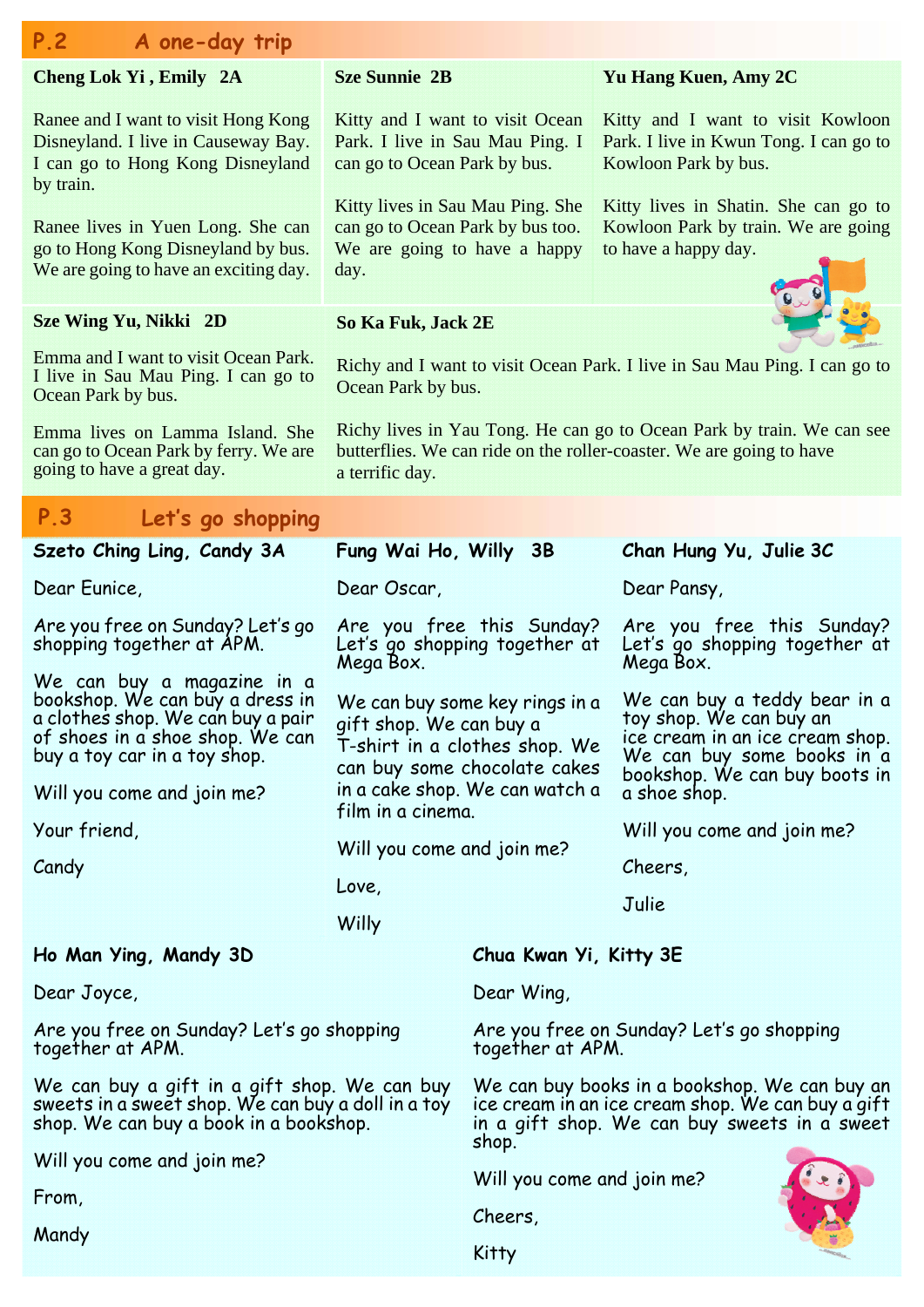# **P.4 My family**

### **Cheung Ching Tung, Melody 4A**

Dear Harry,

How are you? There are four people in my family. My mother is 43 but my father is 41. They are different ages. My father and mother have different jobs. She is a housewife. She likes playing online games. My father is a controller. He likes swimming. My sister and I have different hobbies. She likes playing basketball, but I like listening to music. Mum is shorter than Dad. He is tall but she is short.

Keep in touch.

Love,

Melody

#### **Cheung Ching Lam, Kitty 4D**

Hi Melody,

How are you? There are four people in my family. My mother is  $\overline{43}$  and my father is 40. My sister is 9. They have different jobs. My father works in a warehouse but my mother is a housewife. My father likes swimming. He is hard working. My mother is nice. She likes playing online games. My sister and I have different hobbies. She likes listening to music but I like swimming.

Keep in touch.

Love,

Kitty

### **P.5 Job interviews**

### **Yuen Lok Ching, Tiffany 5A**

Gary is a policeman. He works in a police station. He catches thieves. He likes the job because he can help people. It is challenging.

Mary is a nurse. She works in a clinic. She looks after sick people. She likes the job because she can help sick people. It is meaningful. Harry is a pilot. He works on a plane. He flies a plane. He likes the job because he takes people to different countries. It is challenging.

#### **Cheung Man Ki, Maggie 5D**

Yoyo is a photographer. She works in a studio. She takes photos and makes people look better in their photos. She likes her job because she likes taking photos. It is interesting and enjoyable.

#### **Cheung Ka Yan, Lily 4B**

Dear Eva,

How are you? Let me tell you about my family. There are five people in my

family. My father is 44 years old. My mother is 43 years old. They are different ages. My father and mother have different jobs. My father is a clerk. My mother is a housewife. My younger brother and I have the same hobby. We like reading books in the library. My younger brother is short. My elder brother is tall. I have a happy family.

Keep in touch.

Your friend,

Lily

#### **Lok Shi Chun, Oxygen 4E**

Dear Ken,

How are you? Let me tell you about my family. There are four people in my family. They are my father, my mother, my sister and me. My father is 44 years old. He is stronger and taller than my mother. My father and mother have different jobs. My father is a planning officer, my mother is a clerk. Icy is my sister. She is shorter than me. We have different hobbies. I like swimming and playing badminton. My sister likes watching TV. I have a happy family.

Keep in touch.

Love,

**Oxygen** 

### **Chau Wing Lam, Winnie 5B**

Millie Yam is a famous singer. She works on a stage. She sings songs and performs. She likes her job because she likes singing very much and it is interesting.

Suki Lai is a good tour guide. She works in different countries. She shows people interesting things and places. She likes her job because she can meet different people every day and it is exciting.

#### **Fong Ho Man, Gordon 4C**

Hi Miss Chu,

How are you? My name is Gordon. Let me tell you about my family. There are five people in my family. My father is 36. My mother is 34. They are different ages. My father is a chef. My mother works in a bank. My brother is 1. He is a baby. My father likes swimming, but my mother likes playing badminton. They have different hobbies. My brother and I have different hobbies. He likes playing ball games, but I like playing video games.

My father is strong. He is stronger than Mum. My mother is young. My brother is lighter and shorter than me. I am tall.

Keep in touch.

Love,

Gordon



### **Tsoi Ching Nga, Tracy 5C**

Jenny is a singer. She works in a studio. She sings songs. She goes to work by car. She works six days a week. She likes her job because she can work indoors and outdoors. She likes her job because she likes meeting people. She likes singing songs too. She thinks her job is interesting.

#### **Ou Chu Ying, Joyce 5E**

Eric Lee is a waiter. He works in a restaurant. He serves customers food and drinks. He likes his job because he can meet different people every day. He thinks his job is interesting and enjoyable.